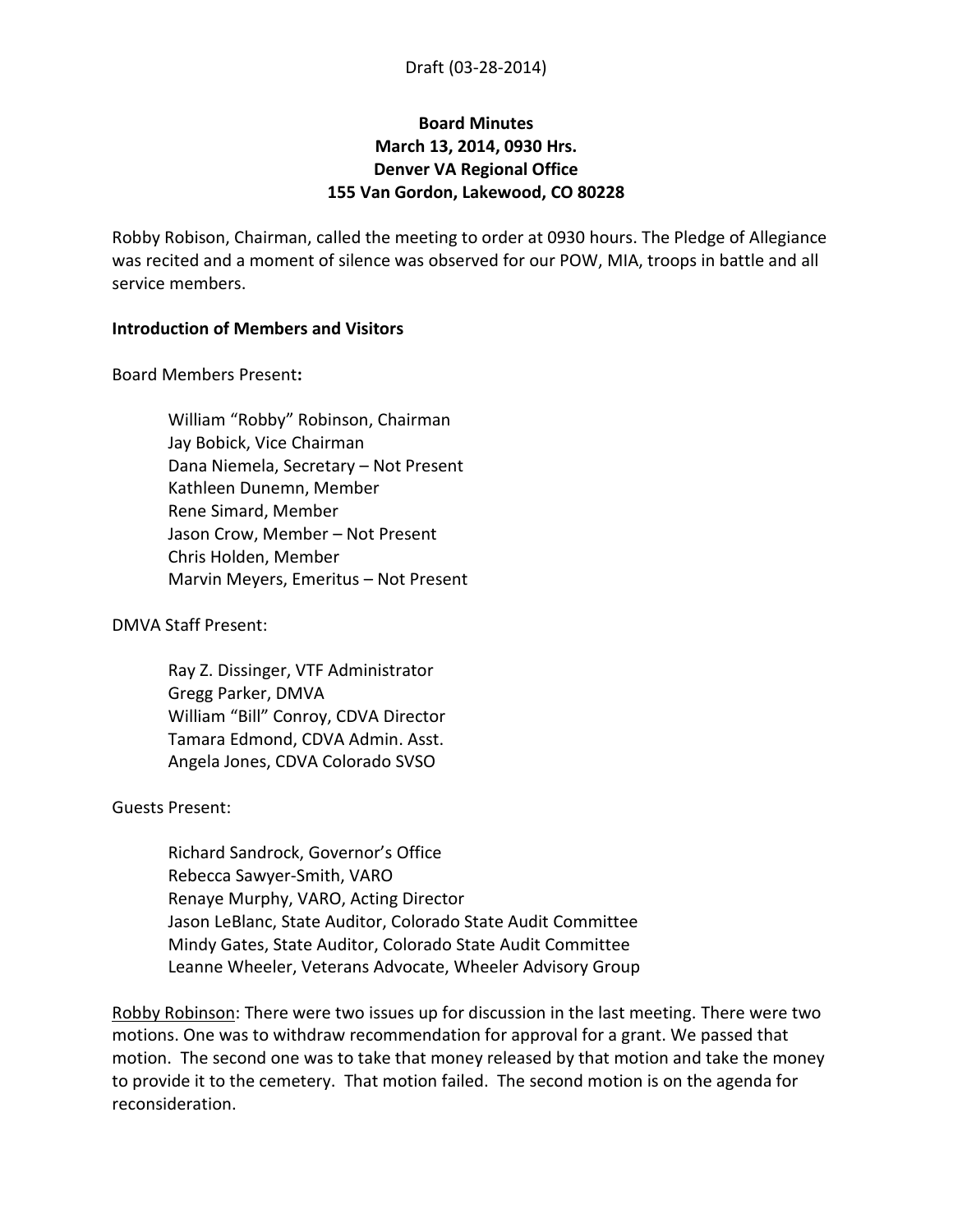### **Approval of Minutes from February 20, 2014**

Unanimously accepted

### **Board Member Comments**

Rene Simard: I have a new job at the Aurora Chamber of Commerce as the Executive Vice President and Chief, Military Affairs, which is a replacement for George Peck, if you remember him. I will be shadowing him through the transition as his replacement. I will also run the Leadership Aurora program.

Kathleen Dunemn: No comment.

### Jay Bobick: No comment

Chris Holden: Last week, I had an introductory office call with Col. Grasso; he is the installation Commander at Fort Carson and Mike Webb who briefed us on the Transitions University last month. Mike Webb and LTC Morton both said to say thank you to the Board for allowing them to be part of the Board and make their presentations last month.

Jay Bobick: Chris, it was very enjoyable, a great presentation and time to meet everyone. It was great to see your business and all that you do. It is also scary that so much is being transferred to civilian care.

#### **Public Comments**

Mindy Gates**:** We are here for the Audit to observe and if the Board wants to go into Executive Session afterwards to discuss some procedural issues that would be fine. I would like to remind the Board that the information discussed during the Audit is confidential and not to be discussed during the open Board meeting.

#### **Guests Presentations**

#### Renaye Murphy, VARO, Acting Director

Robby Robinson: I would like to introduce Renaye Murphy, VARO, Acting Director, replacing Bill Kane. Thank you to Renaye for allowing us to come to meet here and share in what is going on with the VA. We usually have one meeting here a year and we like to come here. We appreciate what the CDVA does, but know that the bulk of the responsibility to veterans come from the big VA. It is good to know what they are doing and what their issues are, so I asked her to talk to us. Renaye, thanks for letting us meet here today.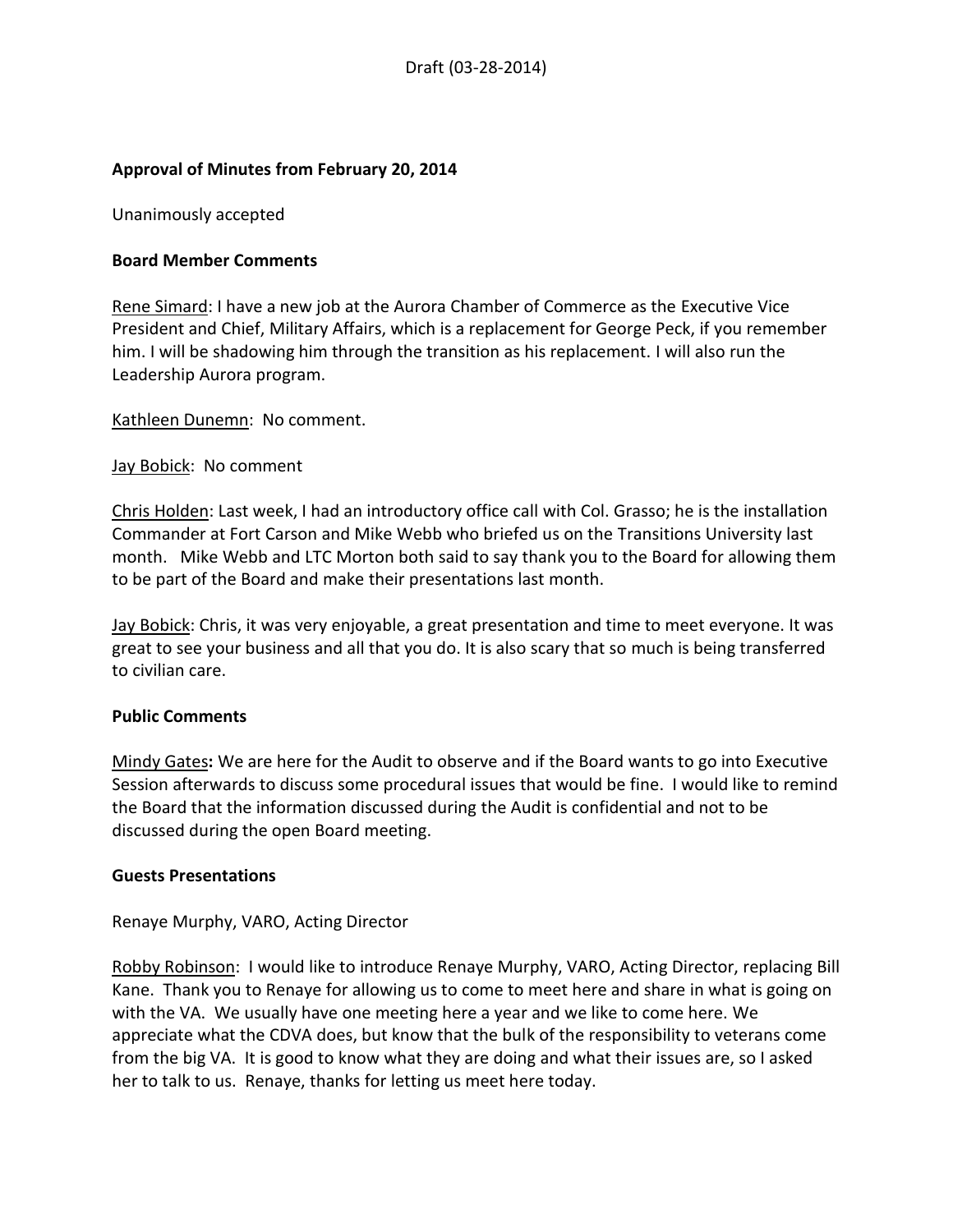Renaye Murphy: You are welcome and we look forward to having you come every year. As you know Bill Kane retired in January, our area director was out here yesterday and he notified us that a name has been forwarded for the official director position. We are hoping that 30-45 days for now we will know who the official director will be. I served in this position back in 2010 when Janice Jacobs left I was here for seven months.

Here at the Denver VA Regional Office, in the service center, we serve Denver veterans and Colorado claims but we also work on claims from around the county. The new workload model of the VA is to provide service to the veterans who have waited the longest. Our working model is to work the buckets, where we work on the 2 year old claims and we have cleared the majority of that out, then we work on 1 year old claims. We are working hard to reach our 2015 promise of no claim more than 125 days old. Our pending inventory is approximately 13,000 cases but as you can see a lot of those cases are from other Regional Offices (RO's). We currently have the quality at 97.4% which is up. We have provided over 9,236 decisions since October 1, 2013. We are providing about 2,000 decisions this month alone.

We have conducted interviews with active National Guard, active duty, and Reserve members who are participating in the Integrated Disability Evaluation System (IDES) program at Fort Carson. With transitioning service members, the IDES program has been very successful. There is a backlog that we are working hard to address.

Jay Bobick: What is happening at the five different locations?

Renaye Murphy: There are a few reasons for backlog. Winston Salem is an IDES rating activity and a pre-discharge rating activity as is Seattle. We get surges from the military of people getting out of the military and they cause the backlog. Then the pre-discharge cases tend to go up very quickly. Then, we divert resources from those offices to take care of pre-discharge of seriously injured members. Then when this happens, your average claim can languish as those surges occur. Albuquerque prioritizes their capacity depending on the type of case. For example, there are people who develop cases, get them ready for decision and there are people who actually rate the cases and make a decision. Whether it is attrition, retirement, or special missions coming and going from stations, all of these impact the work we are doing. Some stations have the capacity to rate claims and they don't have the capacity to develop. Some stations have the capacity to develop claims, and they don't have the capacity to rate. Some stations have both capacities.

We are looking at cases nationally now. We are going to a national work queue in several months. We are going paperless. Here at Denver we are 90.3% paperless and in Cheyenne they are 89% paperless. Once all of our work is paperless, then the national work queue will automatically put the oldest cases at the top of the queue. Then that case will be assigned. The system will look for offices with local capacity first. When a claim is filed, we will check for local capacity and if there is no local capacity, then it will be sent to the closest location with the capacity to meet the needs of the case.

Jay Bobick: Is Washington now considering this in their hiring practices?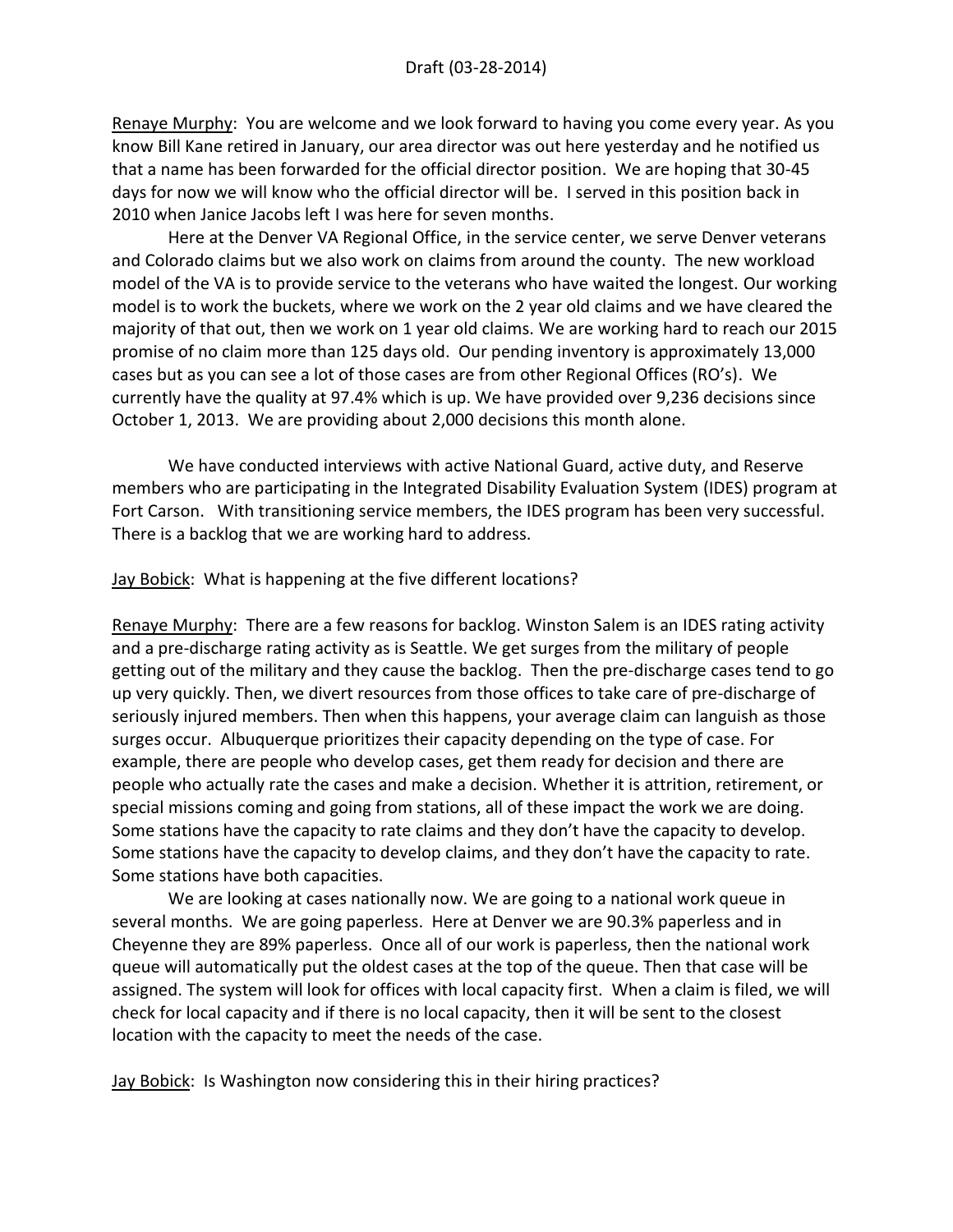Renaye Murphy: There will be some hiring. Of course, a lot of hiring depends on the budget. We also are improving processes and technologies that we have are going to allow us to do more with fewer people.

Rebecca Sawyer-Smith: We are talking about outreach. In October, we conducted 57 events. At the Golden Clinic where they also do compensation and pension examinations. We were there for the opening and it is a beautiful facility. Chuck Bruin is at Golden every Wednesday to conduct outreach for veterans. He goes around to the other clinics as well. We are meeting with a wide variety of veterans, especially the OEF/OIF veterans who are going to shelters and/or the stand-downs. At the Community Resource and Referral Center in Denver, we have a specialist who works with these clients who are homeless. We are focusing on the Homeless as a high priority as well as over cases. 421 interviews were conducted but the days pending for the homeless claims vary and this is also due to the weather. We are working with Denver's Veterans Health Administration (VHA) and the physicians that are there. The physicians are giving us about 40 hours a week to have the opportunity to ask questions and get their medical opinions. The medical aspect is important with the Doctor's reports. We are also involved in employment expos and job fairs. We believe it is important to helping veterans gain employment. VSR's are working on other events, if they can't come here; we go there such as the event in Conifer, and other Yellow Ribbon events.

Jay Bobick: VA Secretary Shinsecki made the statement that he will push to eliminate veteran homelessness in 5 years and the last figure I saw a year ago from the VA was an 18% reduction. What is the current VA reduction number?

Rebecca Sawyer-Smith: Actually, there was a report but it was not a VA report that said it had gone down more than that.

Renaye Murphy: The standard is if we address the housing first, then treat second, we have a better chance of helping veteran if they can get stabilized first with housing and then working to treat second.

Jay Bobick: Are you aware of the individual who is a veteran, in Aurora, who is buying building s and fixing them up and then giving them for homeless veterans housing?

Leanne Wheeler: He has been working in Aurora for a long time.

Jay Bobick: His name is Rick Spoor. UVC recognized him for his work.

-General discussion about Rick and the work he is doing.

Renaye Murphy: The purpose of the Loan Guaranty program is working to assist veterans and surviving spouses to become home owners. We provide housing benefits in eight states. The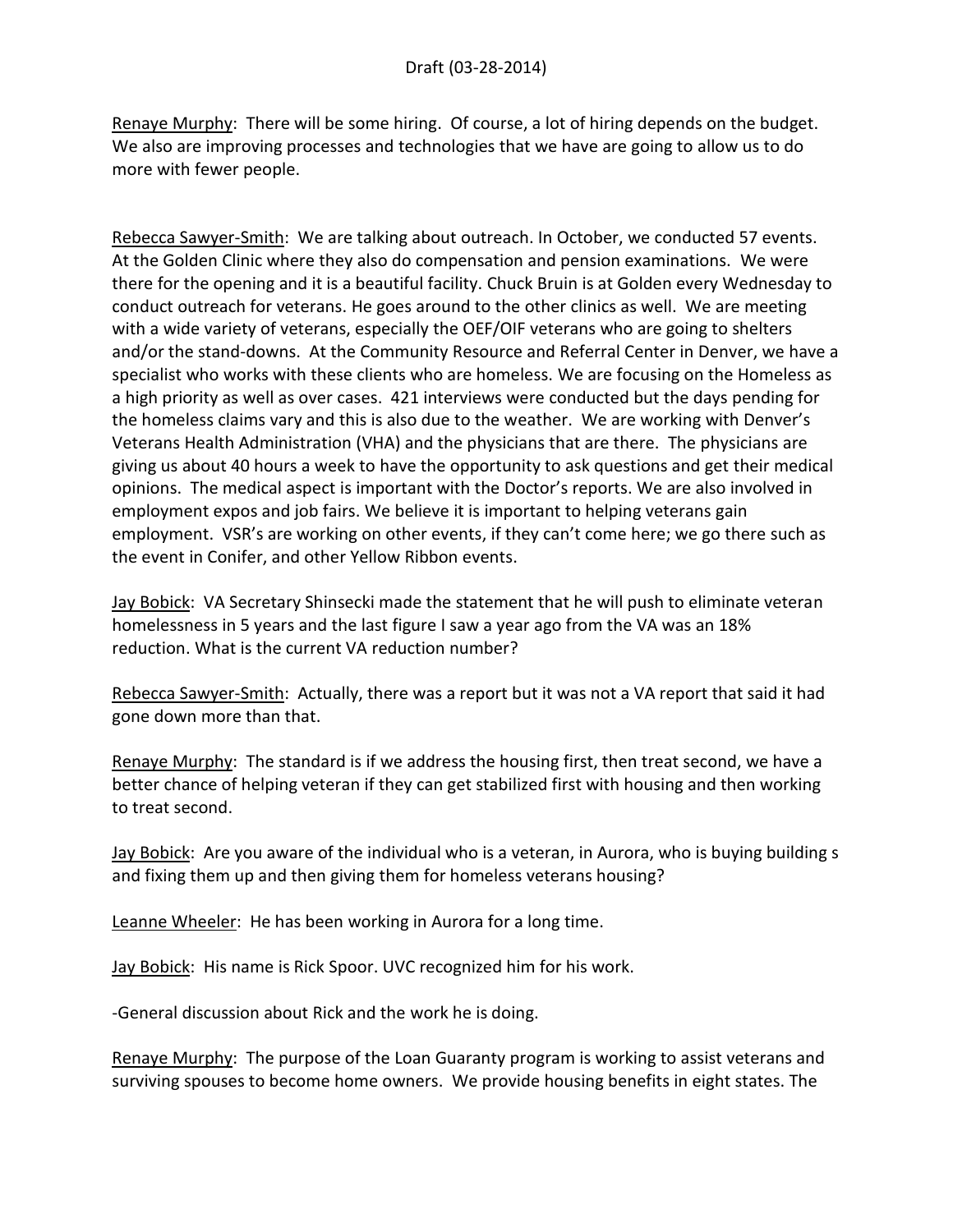Denver Regional Loan Center (RLC) has provided 82 loans in state and 11 that are out of state since last December.

Loan production and loan administration currently have closed over 85,000 loans in FYI 2013. They are providing oversight and training for lenders and realtors. They have also been involved with the Native American population with Native American Direct Loan (NADL). We have been trying to get the word out that we are involved with that program. We have a relationship with the tribes, but often times a Native American can get a better deal if they go through the traditional mortgage process. We just closed one NADL so we are trying to get the word out about these programs. This is not really utilized as much in Denver as in other regions.

We are having the lowest foreclosure rates of all the products out there both prime and sub-prime. We actively are involved with outreach to prevent foreclosures and we really do a good job with preventing foreclosures. Construction and Valuation (C&V) are working to provide specially adapted home programs. We are in compliance with the new law for ALS patients to have their homes adapted especially for veterans who may only have 1-5 years to live. We are currently meeting all of our performance goals.

Vocational Rehabilitation/Employment has serve 111 veterans this year. These veterans had an average pre-rehabilitation income of \$760/month and then after vocational rehabilitation had an average post-rehabilitation income of \$3,000/month. We work with service members who are transitioning out of the service and those who are out of the workforce. This is separate from the education program.

Human Resources. 50% of the employees at the Denver Regional Office are veterans.

Bill Conroy: How many veterans can you still hire?

Renaye Murphy: I think twenty.

Bill Conroy: I thought you had that in your ceiling when it was lowered?

Renaye Murphy: We did but we are hoping we will get 20-30 people.

Bill Conroy: Seattle used to be the "go-to" place. Those RO's that met all of their goals were rewarded with more staff. In this new alignment, the way they are doing this, is that still true?

Renaye Murphy: Yes and no. There are different criteria such as veteran population, need, and the number of incoming claims and this is more the model we are working on. The model is more based on veteran population and veteran need. In certain parts of the country, they want more pension benefits and in other parts of the country, they want compensation claims. In certain parts of the country, even though there is a large veteran population, there are not many claims coming in.

Bill Conroy: So in theory, with a large military state such as Colorado, then the VA Central office would cater to the needs of the population? We do the TAP program at Buckley and when I asked how many are staying in Colorado, it is something like 70% that say they are staying.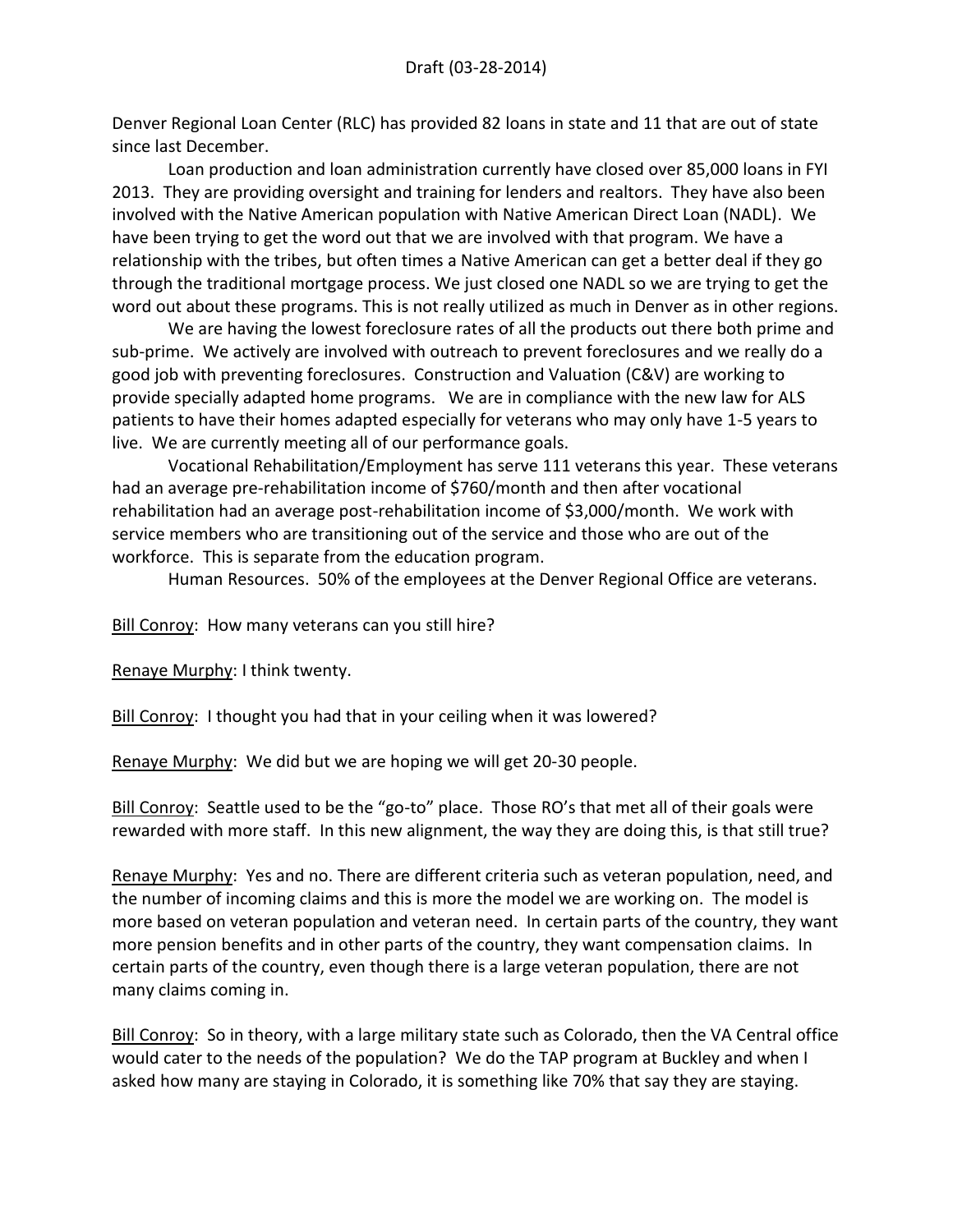Renaye Murphy: We are doing well as a station. The reward for doing well is getting more work.

Chris Holden: Is there any chance that we can get a copy of the slides either paper or electronic?

Renaye Murphy: I will make sure you get a similar set of slides.

## **Reports**

DMVA

Gregg Parker: The only thing I thought I would bring up, I talked to Mickey yesterday and the budgets should be signed by mid to late April.

Robby Robinson: Have they done the figure setting yet?

Gregg Parker: The Joint Budget Committee (JBC) has done figure setting with the department. We asked for an additional FTE on the general fund side. We asked for increases especially for the cemetery for an additional groundskeeper. Capital Construction requested approximately \$4.6 M to build up the grounds and the cemetery asked for \$2,300 to buy new equipment. That request was under development with the Capital Gains Committee and it passed through. We are just waiting for the Governor's signature. Once they pass the Long Bill, it will be a positive year for DMVR. There could be some adjustments, but I am not anticipating any at this time.

## Governor's Office

Richard Sandrock: Recently we had Home Front Cares up at the capital. Home Front Cares used \$500,000 with Red Cross type of help for veterans. Since the drawdowns in Iraq and Afghanistan they have been helping veterans who have run into housing trouble and helping veterans with families more. Of all of our surveys across the state, approximately 99% of them have been disabled veterans. Our office is getting Home Front Cares together with 1 Congregation1Family who have been helping the homeless have mentoring programs all over the state such as , Colorado Springs, Durango, and Pagosa Springs. These programs are with congregations across the communities, Buddhist, Christian, Muslim, etc., and they mentor the homeless in a non-evangelical manner. We are finding that this organization has roots in helping veterans and their families. We are attempting to adapt this program to help homeless veterans. Home Front Cares along with Springs Rescue Mission are looking to expand to other parts of Colorado.

From the last statistics, I have seen, 21 of those served at Fort. Lyon is homeless veterans. The goal is somewhere around 12.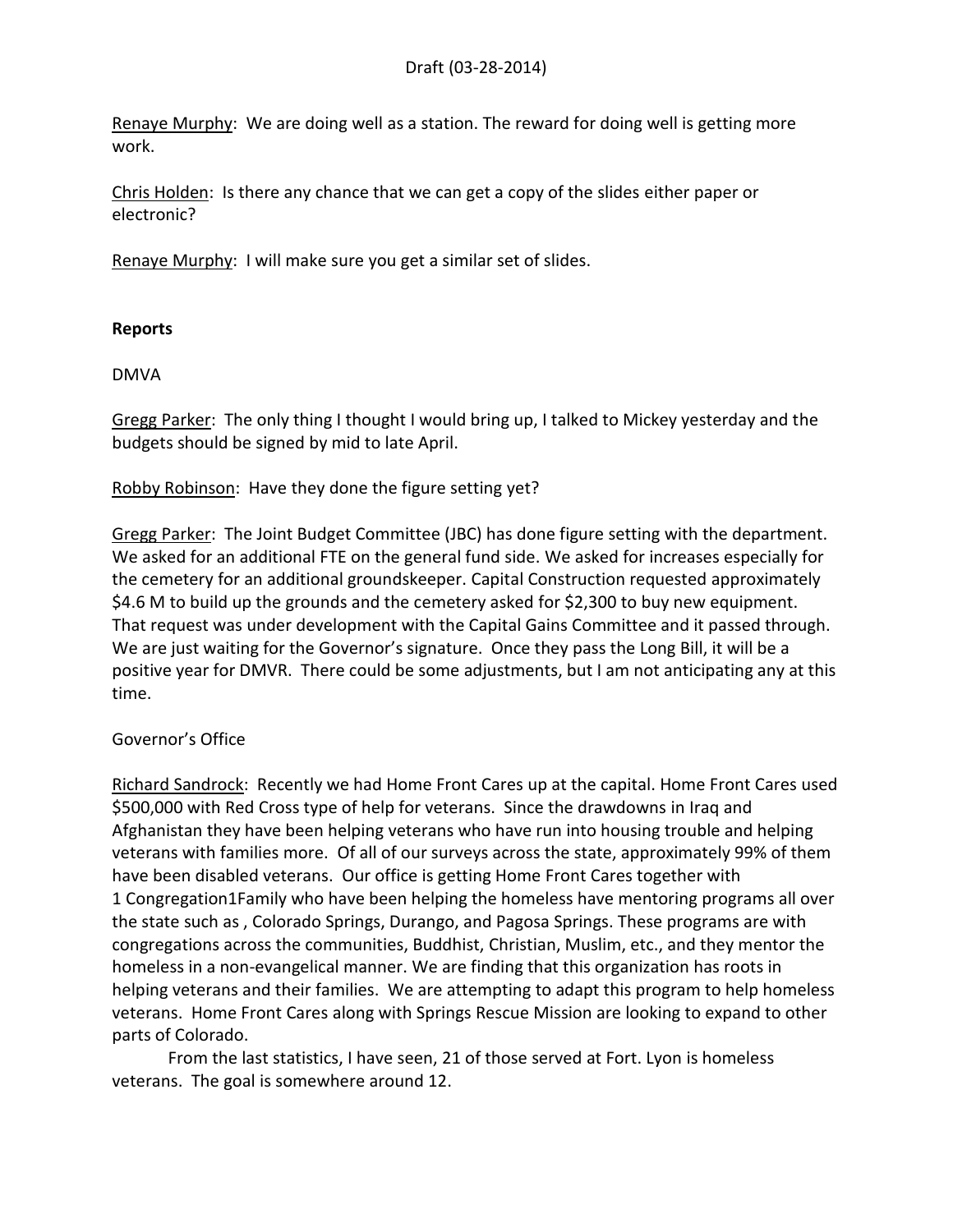## Veterans Trust Fund

Ray Z. Dissinger: FYI 13/14 executing, \$5,000 out for the cemetery. FYI 14/15 received the applications and rolled most of them into a spreadsheet. The request has been for \$1,345, 324 from the 41 grant applications. Based on my best guess, \$836,000 to disperse in the Grant where last year the amount was \$843,938. So I have been administering last year's grants and I am working on the application for next year. I received data form the auditor that I need to reply to. I met with the auditors on March  $6<sup>th</sup>$  and have to get back with them with the answers to this questionnaire.

Robby Robinson: I have several questions. When do we need the Grant Sub-Committee appointed and when do we go over the grant applications?

Ray Z. Dissinger: I will have them ready to go before the start of April. I would like to have us meet before April CBVA meeting so that I can do the spreadsheet before the April Board Meeting? I will try to have it put together. I have at this point some of them completed. I have been working with applicants to correct errors in the applications.

Robby Robinson: The next CBVA Board meeting is April  $10<sup>th</sup>$  at the American Legion Headquarters. It takes a good day to do the sub-committee work on reviewing the grants. Between now and April 8<sup>th</sup>, do we have any Board members who want to volunteer to be on the Sub-committee.

Rene Simard and Kathleen Dunemn both raised their hands to volunteer.

Chris Holden: If Jason or Dana cannot, then I will volunteer to be a substitute if you need one.

Rene Simard: Do we get together for this beforehand?

Robby Robinson: No, we will meet on that day to discuss them all and try to spread the money fairly among the applicants.

Jay Bobick: We line up the grants and go through them one by one.

Ray Z. Dissinger: I recommend that the Grant Sub-committee meet on April 8<sup>th</sup>.

Robby Robinson: We like to have new and experienced members on that sub-committee so that everybody who is familiar with the grant process can share their knowledge.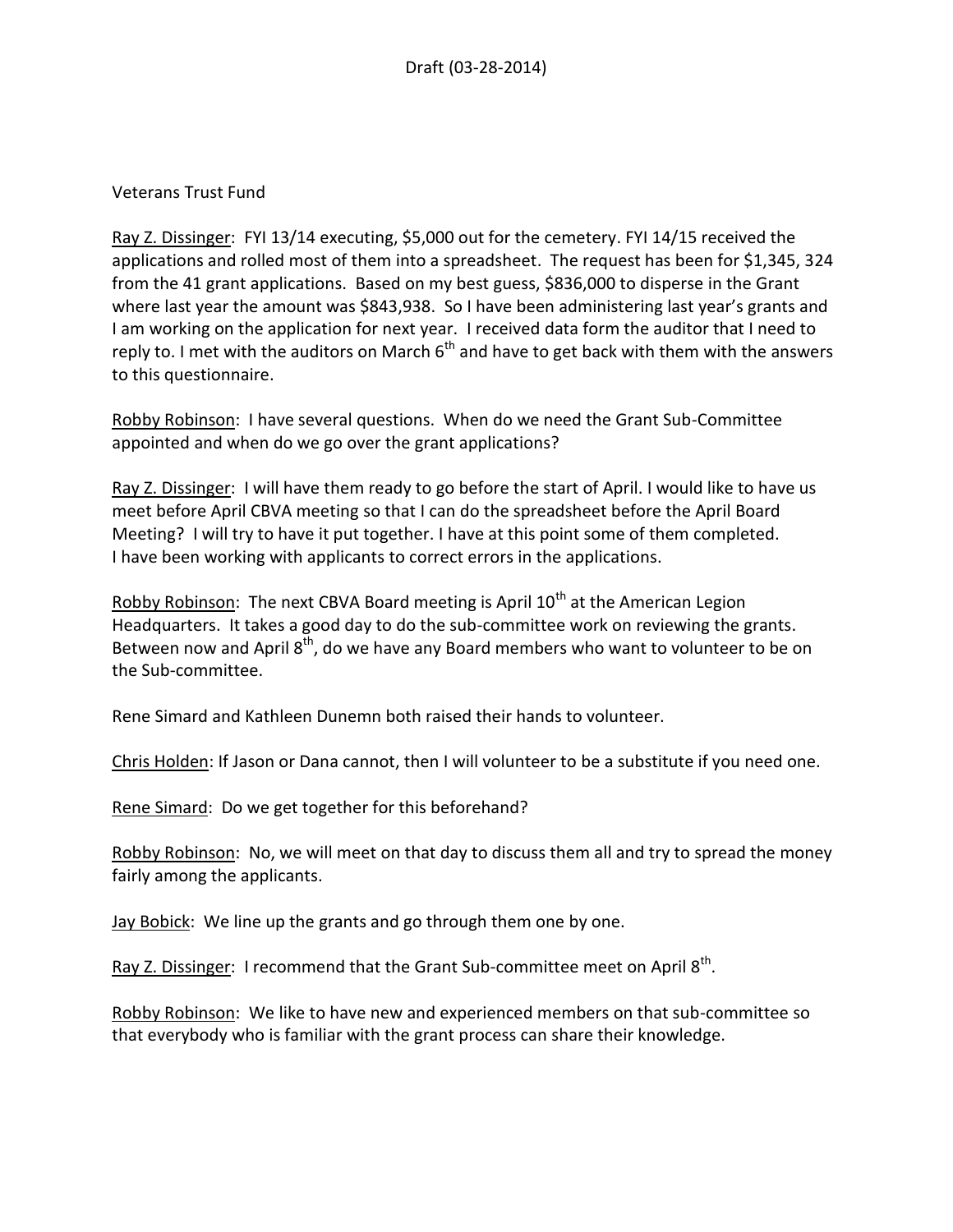Veterans Assistance Grant

Bill Conroy: There was nothing abnormal out of Mr. Kennedy. He said things are going on fairly well.

Jay Bobick: So, who will it be next year?

Bill Conroy: Very good question. We are trying to work a few things out that I think would help the program on a short basis.

The Veterans Trust Fund was previously on a year by year basis and now it seems it will continue for the next 10 years. The DMVA is looking to have one person oversee both of the grants. Mr. Dissinger, Ray Z., is planning on staying for one more year. I am happy to have him for another year.

State Veteran Nursing Homes (Community Living Centers)

Jay Bobick: There have been a lot of changes. C.J. Rocke will be taking the division over and we are very pleased. She knows the system. At Fitzsimmons, the replacement administrator, Thomas Marks has a solid background in nursing homes and in long-term care

We are still in all black and have been for almost 10 months. As you know we had a three year period of red and it is good to have it in the positive now. You have heard me talk about the New Eden Alternatives. In the State Bill on the Governor's desk, all the names of all nursing homes and independent living centers will have their names officially changed to "Community Living Center." This term "Community Living Center" will be shared by both short and long term centers. In the VA the term "Community Living Center" had denoted a short term facility.

We did get a sponsor to take the Veterans Assistance Program to make it permanent and is now on the Governor's desk for signature to change it to a statutory program. There was no money attached to the bill. For future legislations, this will indicate that there is a place where you can put funds which is in statute and it will be a quicker process than previously. WE are quite pleased with that legislation.

There is also a bill concerning the Homestead Exemption Grant which will allow the spouse to continue receiving the grant if the person who qualified for the grant passes away. We have a bill that is coming up now which will extend that grant to the spouse.

Robby Robinson: Is that Referendum E?

Bill Conroy: In the statute, the language is the same but it will extend the grant for both Senior Homestead Exemption Grant and Disable Veteran Property Tax. Representative Crowder introduced the bill.

Robby Robinson: When the person to whom the entitlement is awarded passes away, then if this passes to the spouse, the spouse will be able to keep it.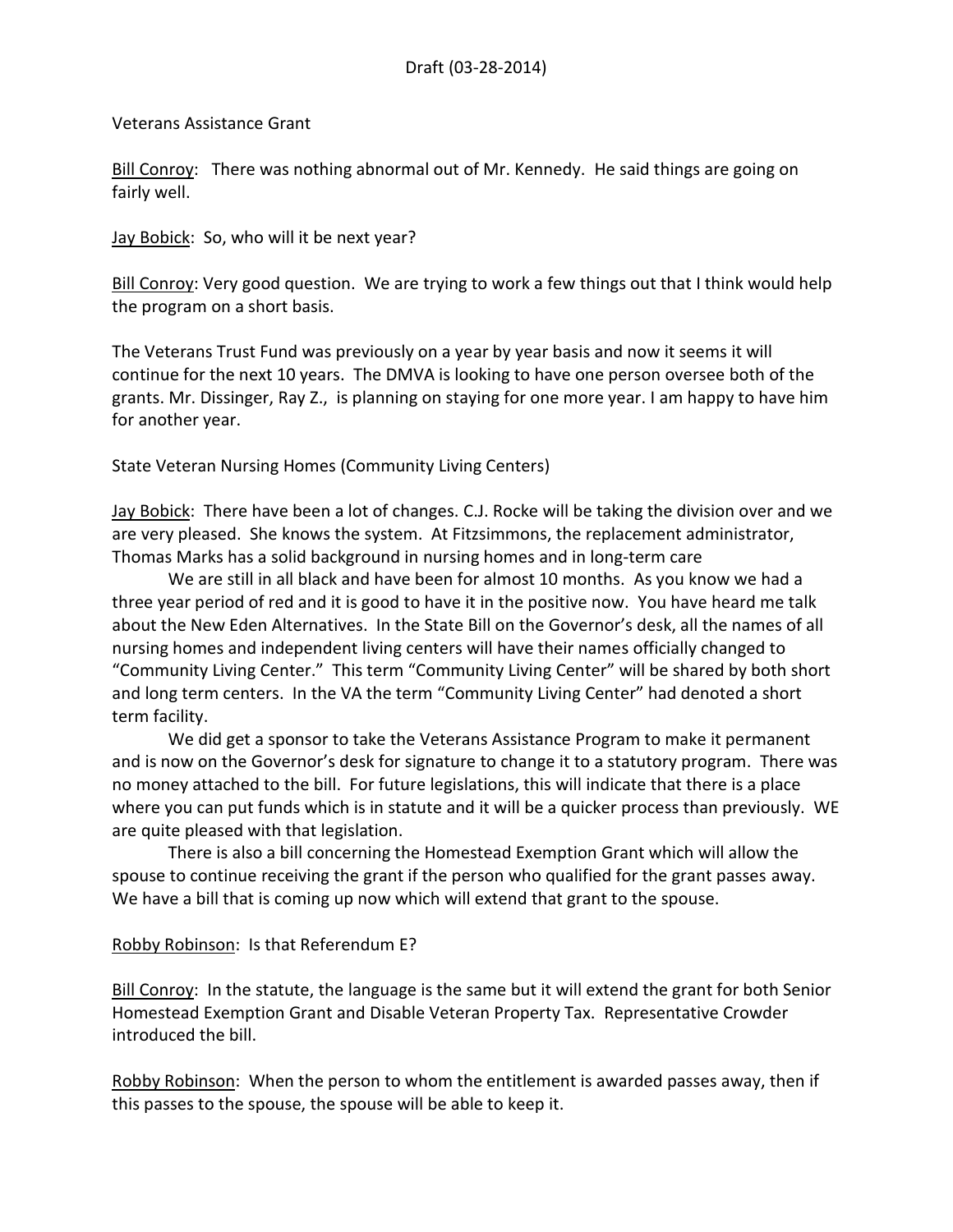Jay Bobick: Also, the twin tunnels on I-70 will be renamed, "The Veterans Memorial Tunnels."

### **Discussion/Action**

Robby Robinson: Jason Crow was ill today and was unable to attend in person but he wanted to phone conference about the reconsideration of the VTF Grant change, so we will switch the order of the agenda around to discuss the Grant Award Criteria first.

### Grant Award Criteria

After group discussion, the final list determined by the members for the 2014-2015 VTF Grant Priorities is as follows:

# 2014-15 VTF Grant Priorities

- 1. Emergency Assistance (e.g. utilities, rent, food or vouchers, medical, clothing, other necessary requirements)
- 2. Job Training/Education/Assistance (e.g. direct training, tools, text books, clothes)
- 3. Homeless Shelter Operations (e.g. housing, food, clothing, medical, utilities, etc.)
- 4. Mental Health and Hygiene (e.g. counseling, retreats, animal therapy)
- 5. Medical Transportation (e.g. vouchers and reimbursements)
	- a. Vehicle Purchase, maintenance & operation
- 6. Veterans Stand Downs
- 7. Special Programs

Division of Veterans Affairs, State Community Living Centers, Cemetery

## **Reconsideration of VTF Grant Change**

Jason Crow joined the meeting for phone conference to participate in this part of the discussion.

Robby Robinson: Briefly, during the last meeting there was a request for funds at the cemetery. There is money in the Trust Fund that will not be spent. Concerns were brought up by Jason Crow about proprieties. Legally, there is no question that the Board has authority to spend the money.

Jason Crow: My point is can you reallocate money that was obligated to someone?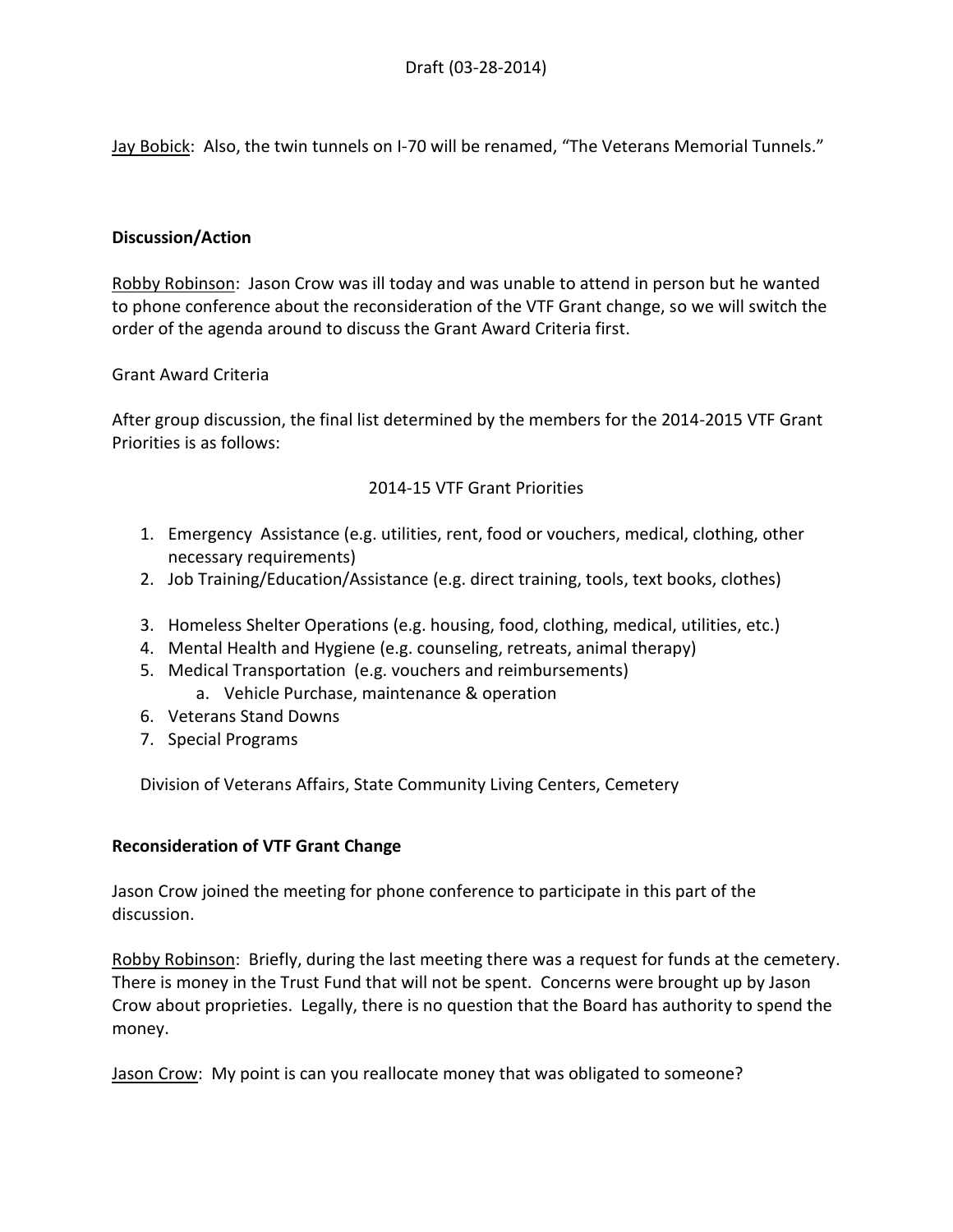Robby Robinson: Just briefly at the last meeting there was a request from the cemetery for a part-time employee. There was money in the trust fund that will not be spent because the Board granted it to an organization that subsequently did not qualify. There were some concerns expressed primarily by Jason about the propriety of doing that and the procedures involved in doing that. The unexpended grant money is essentially awarded for another purpose and Jason asked for a legal opinion. From the legal opinion there is no question that the Board has the legal authority to give the money to the cemetery. It was basically clear.

Dana sent an email that said you missed the point. The point was if you have unexpended or unallocated grant money available, can you then take the money and reallocate it to somebody else? We did not have a legal opinion on that but what we did get was an opinion from the Controller and the Purchasing Office at the Department of Military and Veteran's Affairs (DMVA). We, the Board, have the authority based on the statute to decide what the money is used for and then we prioritize how that is spent. It is not allocated however until there is a contract with somebody and we say give them a grant. It sits there until a State contract is done. If the contract cannot be done then it is never allocated. Once a contract is executed then the money is then allocated. In this case the grantee was not eligible because they could not make themselves eligible so the grant money was never allocated and it is still sitting there in the Veteran's Trust Fund (VTF). We made the decision by unanimous vote at the last meeting that it is okay to revoke the allocation of the grant given to that organization, the money from a grantee who did not meet the qualification guidelines.

The motion that failed was to take that money that was now freed and give it to the cemetery. So, that is what is on the agenda for reconsideration. Jason, that's the background for you because I know two of you were not there for the last meeting. Dana is not here and of course, Jason's not here but on the phone.

So, do you want to state your concerns?

Jason Crow: That was a pretty good overview, Robby, and my concern was not whether or not we could give money to the cemetery. Clearly, we are authorized to give them money. Of the four categories we are authorized as you stated to take the funds from the grantee, this is regarding grantees and the obligation to the grantee, our obligation with regard to those funds.

You mentioned in your explanation that you got with the contract office and it is not the case of whether we have the authority to spend the money but the obligation to the grantees. Pre-contract there is some responsibility when you dedicate funds. I know there are different levels of allocation and there is a dedication level when you dedicate funds. If you grant money to a grantee even before it is a contract then that creates an obligation with regard to due process with regard to removing that dedication of funds even pre-contract. Maybe a residual question, if that is able to get resolved, then my third concern which Dana brought up in her email, which I thought was well written. It addressed a concern about in-grant cycle and out-ofgrant cycle funding. If we give money to folk's outside-of-grant cycle then we need to make sure that under a process or policy that not only do we let out-of-cycle grant fund requesters know but in-cycle grantees know that those funds are now available. There should be some kind of process that we give them the opportunity to request those funds.

Robby Robinson: Do you have any more comments on that?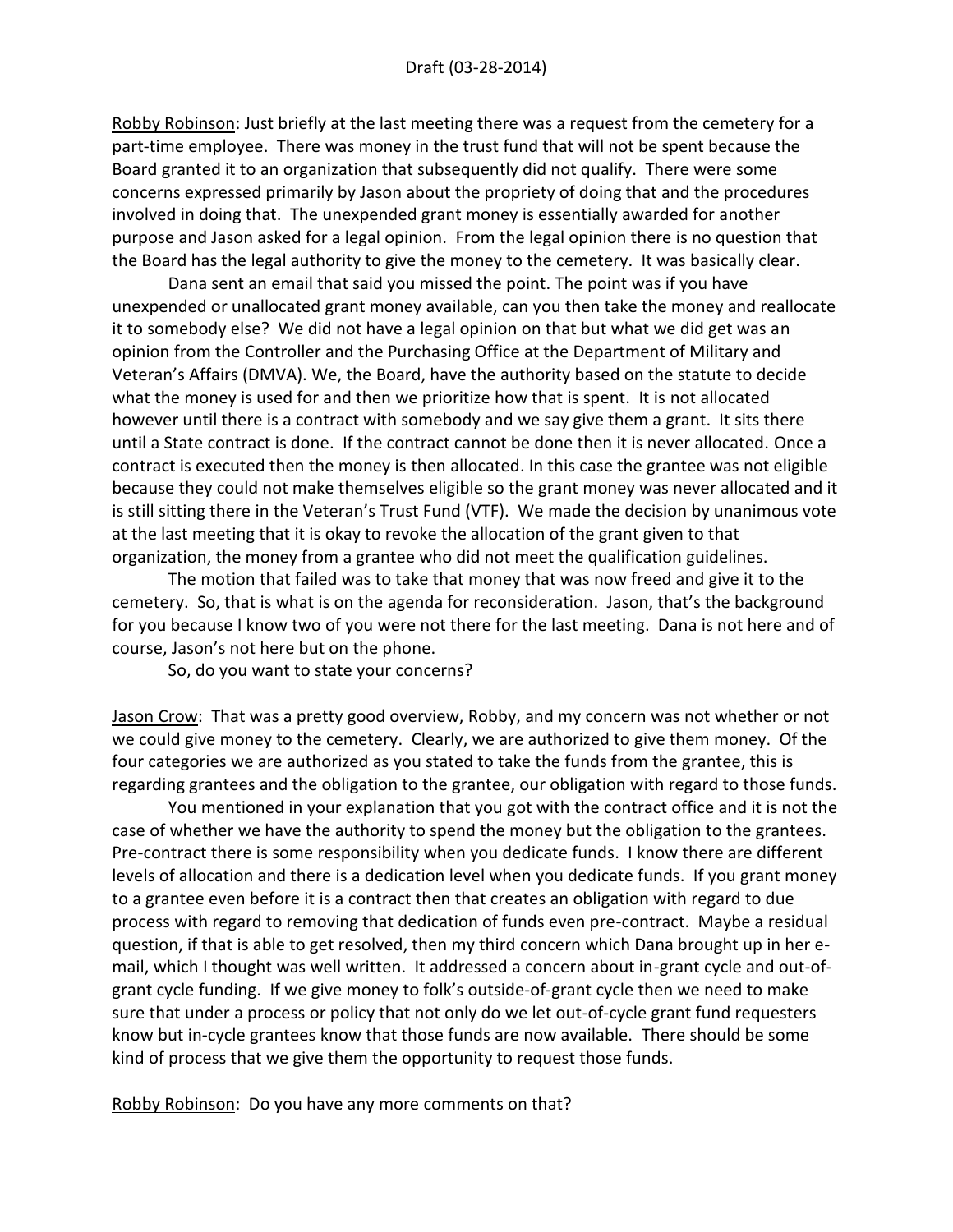Ray Z. Dissinger: The law provides for several ways for the money to be dispersed all year long. It can be dispersed to the cemetery, the State Veterans Nursing Homes, and to the Division. The criteria established underneath the Veterans Trust Fund policy is that grants are considered in the next cycle. The other three do not. So when money is released it can only go to those three purposes.

Jason Crow: For those three, you mean, the Division, the cemetery, and the State Veterans Nursing Homes, correct?

Ray Z. Dissinger: Correct. So, when money is freed up is does not come open for everybody at the correct time because we don't have any other out-of cycle grant approval for any other agency to ask for.

Jason Crow: But when money is freed up it can go to any of those three.

Robby Robinson: Correct. If I hear you right, Jason, what we are talking about is what Dana brought up in her email and her concern was that it just so happens there is money that is freed up and we don't know if the Division over here needs money or not? When the money came available were all of the grantees requesting money made aware the money was available? We need to establish a procedure so that in the future anybody who needs funding all goes through the same request process to ask for the funds. What about grants that need funding through out-of-cycle funding? We haven't talked about that. Legally, there is no question that the Board has the authority to spend the money.

Ray Z. Dissinger: That is up to the Board. The Board determines the criteria for the way we do out of cycle funding. You will need a full-time grant administrator if you decide to do that.

Jason Crow: To clarify, the VSO can only get it in cycle and the other three can get it through the year either in-cycle or out-of-cycle. Ray, when you said, "out-of-cycle", what did you mean by that?

Ray Z. Dissinger: I said the Board could establish the criteria so it could set it up could set it up so the grant could fund out-of-cycle, and then allow exceptions for out of cycle. I strongly, since I am allowed to advise the Board, recommend against that. There is no reason to do that.

Robby Robinson: We are not going to do that-it's just confusing. What we are talking about is establishing a simple procedure for the other three categories for expending remaining funds at some point during the year.

Jason Crow: That sounds about right.

Robby Robinson: That should meet Dana's concern, so now the issue becomes we do not have a procedure in place for funds that we have freed up at the last meeting and we have a request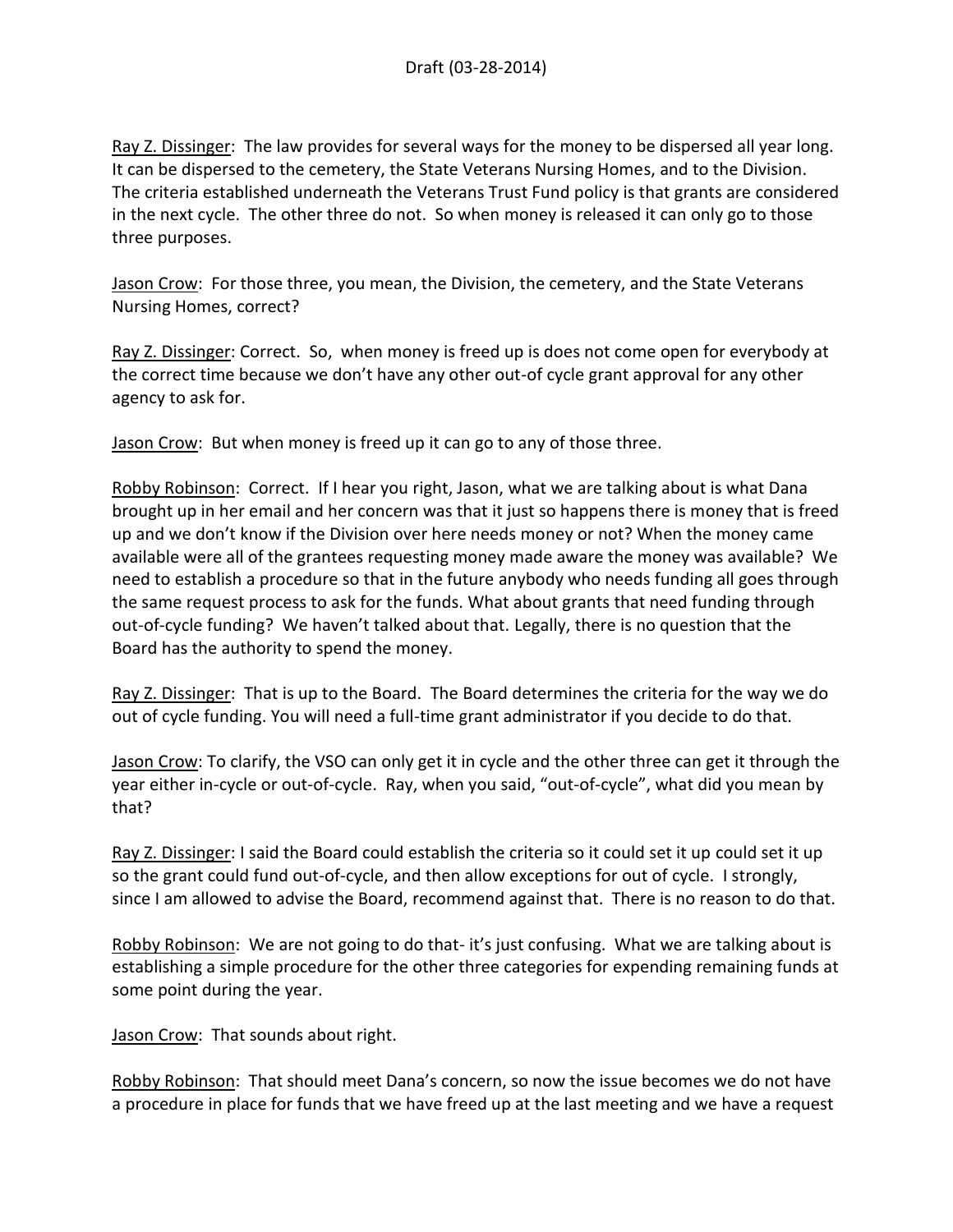from the cemetery for funds for a part-time employee. Last month that was voted down. I am asking for a motion to reconsider that.

Jay Bobick: Under what you have said you have consulted two of the three, which would be the Division and the cemetery. If you want to consult with the State Veteran's Nursing Homes, you would have to meet with the commission.

Robby Robinson: We don't have a procedure right now, I am just asking for a reconsideration of the motion.

Ray Z. Dissinger: The Board should not look at changing it today but look at implementing it next year because we are getting to a point where if we tried to do it now we would not get anything done. And it would be a disservice to our veterans and it would degrade the services at the cemetery for our veterans and their families.

Robby Robinson: Well, that is my point. I wasn't asking that a new procedure go in place but I am asking to reconsider the motion that we did not pass last month which we have funds available and the motion was to allocate those funds to the cemetery.

Jay Bobick: Motion

Rene Simard: Second the motion.

Ray Z. Dissinger: It says \$6,894.93 for the purpose of hiring a part-time employee for the cemetery.

Jason Crow: I have a comment. I don't see how we can possibly do that in light of the fact that we just discussed the implementation of a policy for allocating the funds among the three outside grant out-of-cycle grant requesters. I seriously oppose. I recommend the Board not do that until we have a written policy in place.

Robby Robinson: And I would counter saying if we wait for a written policy the opportunity to use those funds for the cemetery is gone.

Jason Crow: That would be fine with me. I would rather not spend the money than do that.

**Jay Bobick:** Under current policy, we have the authority to do it and it needs to be done. In the past we did it and if in the future we think that our policy isn't as it should be then we need to correct that. At this moment, under our current policy we have the authority to do it.

Jason Crow: That is not the point, Jay, whether we have the authority to do it or not. The point is that we have identified at least two Board members, myself and Dana that are uncomfortable with the manner in which we do it. And we need to have a more formal system than that. And whether or not the authority is there is kind of irrelevant.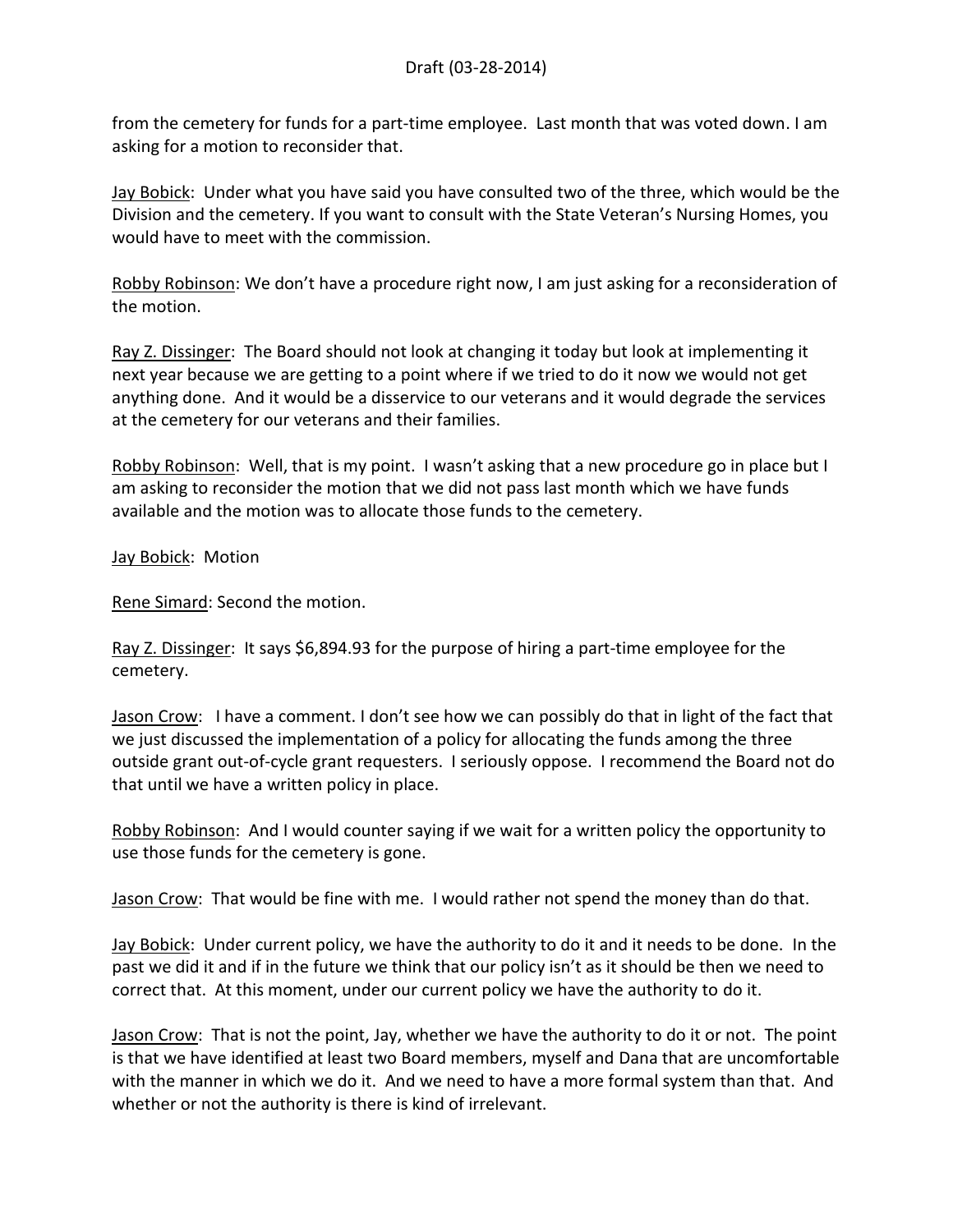Jay Bobick: Those that represent the other two who can compete for these funds are sitting at the table. Both of them are in agreement. Both are in agreement who would compete for this money.

Rene Simard: You are talking about the Division of Veteran's Affairs and the Colorado State Nursing Home.

Ray Z. Dissinger: So when money is freed up it does not come open for anybody at the correct time because we don't have any out-of-cycle grant approvals for the other agencies to ask for it.

Jason Crow: But the money freed up can go to any of those three?

Ray Z. Dissinger: Yes.

Robby Robinson: Actually what we are talking about was what Dana brought up in her email. Her concern is that when money is freed up and the cemetery needs money then, the other grant applicants do not have the chance to request that money. We don't know if the Division needs money because we don't have a procedure set up to let them know the money is available. We have not gone out to the nursing homes and said, "There is \$5,000 available or to Bill."

Robby Robinson: The motion is to give the remaining funds to the cemetery

Robby Robinson: Aye

Jay Bobick: Aye

Kathleen Dunemn: Aye

Chris Holden: Aye

Jason Crow: No

Robby Robinson: That motion carries.

Jay Bobick: I propose a motion that we establish a procedure for the next cycle to give a specific rational on when money becomes available out-of-cycle on how that is allocated.

Chris Holden: Second the motion.

Robby Robinson: Any discussion? Okay, all in favor?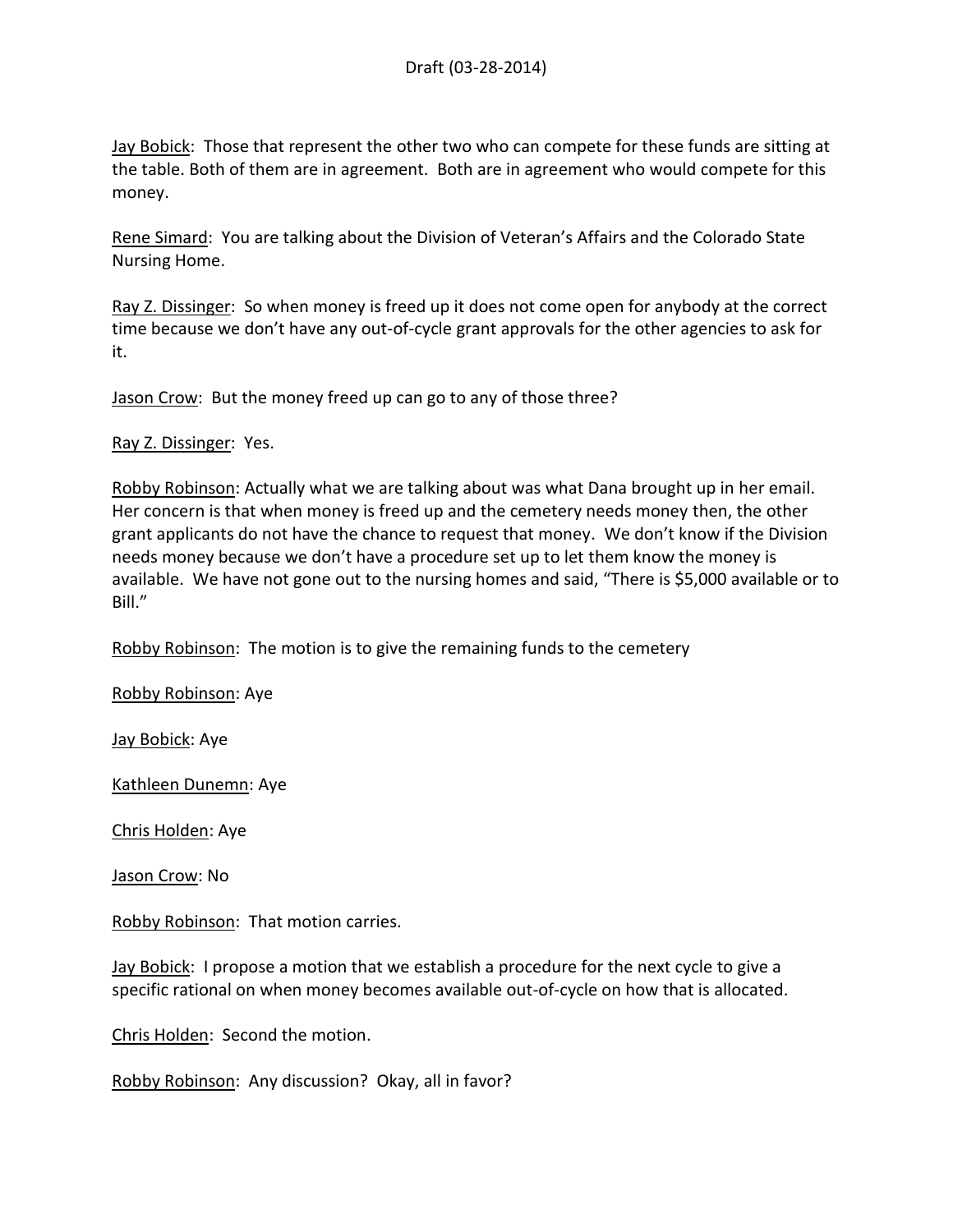Robby Robinson: Aye

Rene Simard: Aye

Kathleen Dunemn: Aye

Chris Holden: Aye

Jay Bobick: Aye

Jason Crow: Aye

Robby Robinson: That was unanimous. Who knows we may get that down by the next meeting? It shouldn't be that hard to draft a simple procedure. Thank you, Jason for calling in to participate in the discussion.

#### **Future Meetings**

8 April 2014, VTF Grant Committee Meeting, DMVA, 6848 South Revere Parkway Centennial, CO 80112 at 8:00am

10 April 2014, American Legion Headquarters, 7465 E. 1<sup>st</sup> Avenue #D, Denver, Colorado 80230, at 9:30am

8 May 2014, TBA

Motion to adjourn by Robby Robinson. Seconded by Rene Simard.

Meeting adjourned at 11:18am

There was a vote to go into Executive Session with the auditors and the Board went into Executive Session.